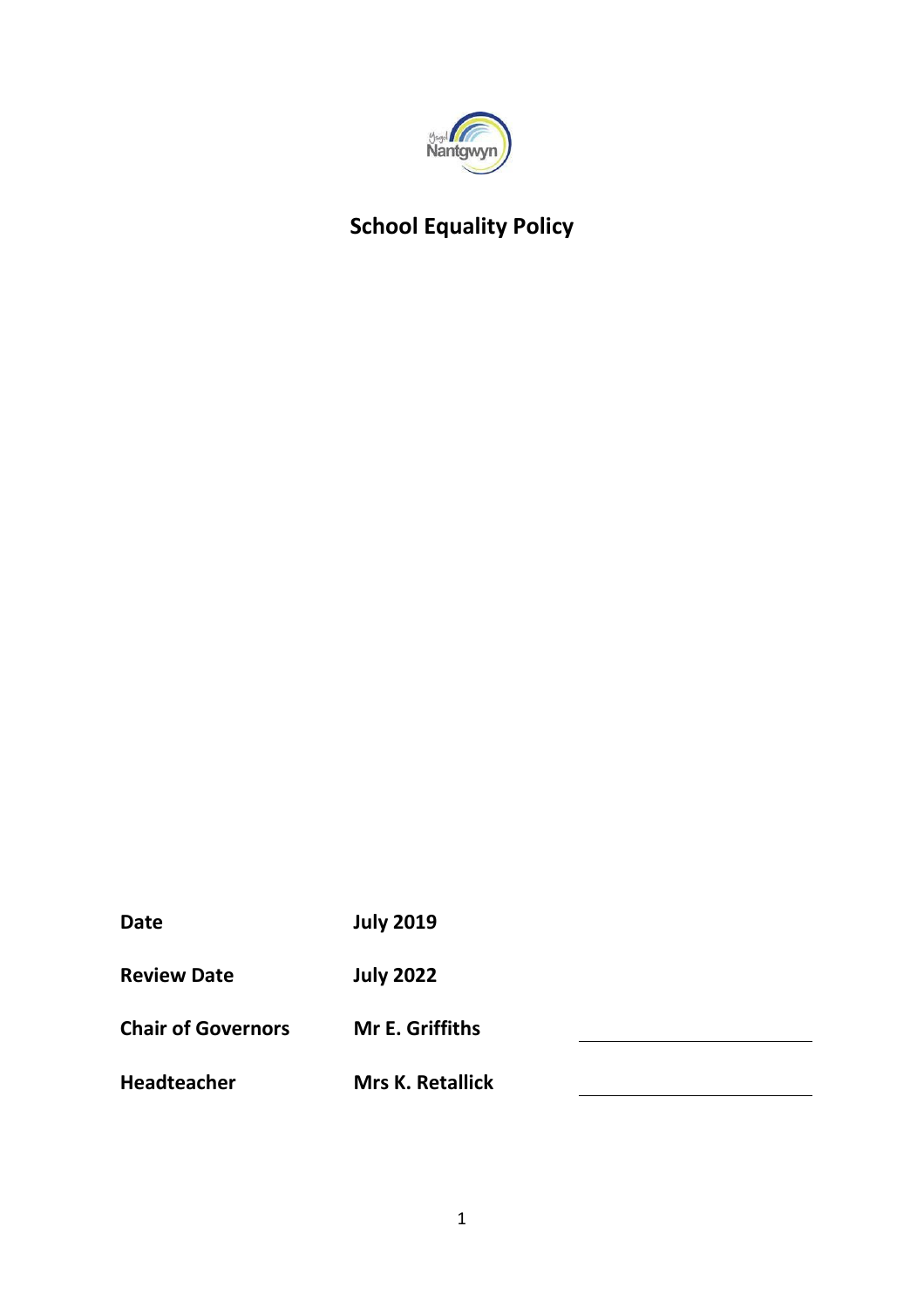#### **Introduction**

- 1.1 At Ysgol Nantgwyn, we intend to create a learning environment and culture where everyone is enabled to fulfil their full potential and to feel pride in their personal identity. We are committed to supporting and celebrating the achievement of every member of the school community and in doing so develop pupils as confident learners with self- respect and dignity. We are therefore committed to challenging racism, classism, sexism and discrimination based upon sexuality, special educational needs or disability. The school complies with all statutory responsibility and has a proven track record on producing effective strategic equality plans.
- 1.2 The Governing Body of Ysgol Nantgwyn accepts its duty to exercise the statutory obligations, as outlined in the Equality Act 2010, to:
	- eliminate discrimination, harassment, victimisation and any other conduct that is prohibited by or under this Act
	- advance equality of opportunity between persons who share a relevant protected characteristic and persons who do not share it
	- Foster good relations between persons who share a relevant protected characteristic and persons who do not share it
- 1.3 This document sets out the policy for equality at Ysgol Nantgwyn. It has been agreed by the governing body and headteacher.
- 1.4 The headteacher will provide the governing body with an annual written report on the operation and effectiveness of this policy.

## **1. Linked Documents**

- 2.1 The following documents should be read in conjunction with this policy:
	- Accessibility Plan
	- School Improvement Plan
	- Self-Evaluation Report and Annual Data Report
	- ALN Policy
	- Anti-bullying policy
	- Behaviour Policy
	- Pupil Support Policy
- 2.2 The Governing Body has due regard to advancing equality and to this end accepts its specific duty, as stipulated within The specific regulations for Wales Equality Act 2010 (Statutory Duties) (Wales) Regulations 2011 WLGA June, 2011, namely:
	- To publish equality objectives
	- To Publish a Strategic Equality Plan
	- Engagement and involvement provisions for protected characteristic groups To ensure published material is accessible
	- To assess the impact of relevant policies and practices
	- Training and the collection of employment information
	- For promoting knowledge and understanding amongst employees of the Equality Act
	- Addressing unfair pay differences
	- Reviewing progress on the Strategic Equality Plan and associated Equality Objectives
	- Procurement practice provisions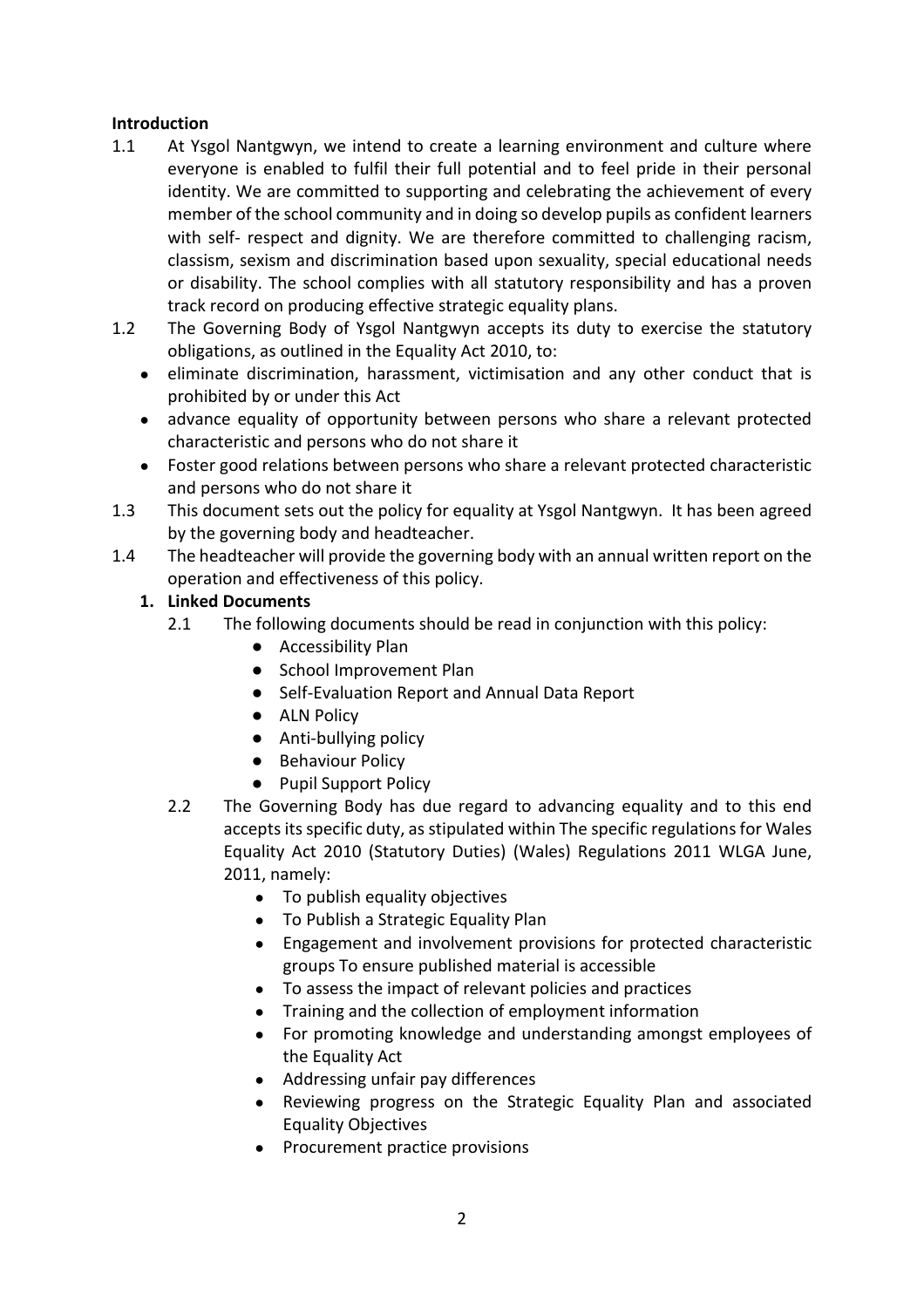## **2. Aims:**

- 3.1 At Ysgol Nantgwyn we are committed to providing equality and excellence for all in order to promote the highest standards.
- 3.2 The purpose of this Strategic Equality Policy is to fulfil that duty in respect of each of the protected characteristic groups in establishing justice and equality in all aspects of our policies, procedures and practices.
	- To develop a school community where diversity is celebrated in order to develop our pupils as confident, tolerant and humane members of society.
	- To create a culture where achievement is routinely celebrated for all members of the school community.
	- To help all members of the school community to recognise and challenge discrimination.
	- To enhance pupils self-esteem.
	- To challenge the performance of all minority learner groups, for example boys and eFSM, to ensure everyone achieves equally well.
	- To develop our pupils as ambitious, capable learners, ready to learn throughout their lives.
	- To develop ethical, informed citizens of Wales.
	- To develop healthy, confident individuals ready to lead fulfilling lives as valued members of society.

## **3. Principles**

- 3.1 Providing Equal opportunities for all pupils and staff means:
- Treating all pupils and staff as individuals with their own abilities, difficulties, attitudes, backgrounds and experiences
- Challenging myths, stereotypes and misconceptions
- Ensuring that equal access to the curriculum means real opportunity to benefit
- Valuing cultural diversity by drawing on pupils and staff backgrounds and experiences
- Offering positive images and role models from all cultures.
- 4.2 This Equalities Policy sets out:
	- Background information about the area and the school The school's overall approach to promoting equality and, recognising and celebrating diversity and tackling discrimination Specific sections on race equality, disability equality and gender equality
	- Strategic Equality Action plans incorporating overall targets across the three areas, including targets relating specifically to each of these three areas
	- Strategic Accessibility Action plans relating specifically to learners with a disability

# **4. Our approach to promoting equality**

- 5.1 The overall objective of this policy and associated Strategic Equality Plan is to provide a Framework for the school to pursue and embed its equality objectives to eliminate unlawful discrimination and harassment, promote equality of opportunity and promote good relations and positive attitudes between people of diverse backgrounds in all its activities.
- 5.2 The school is committed to equality principles and will work consistently to ensure that all pupils and staff are encouraged to achieve their full potential; a culture of respect for others is engendered and differences between people are recognised and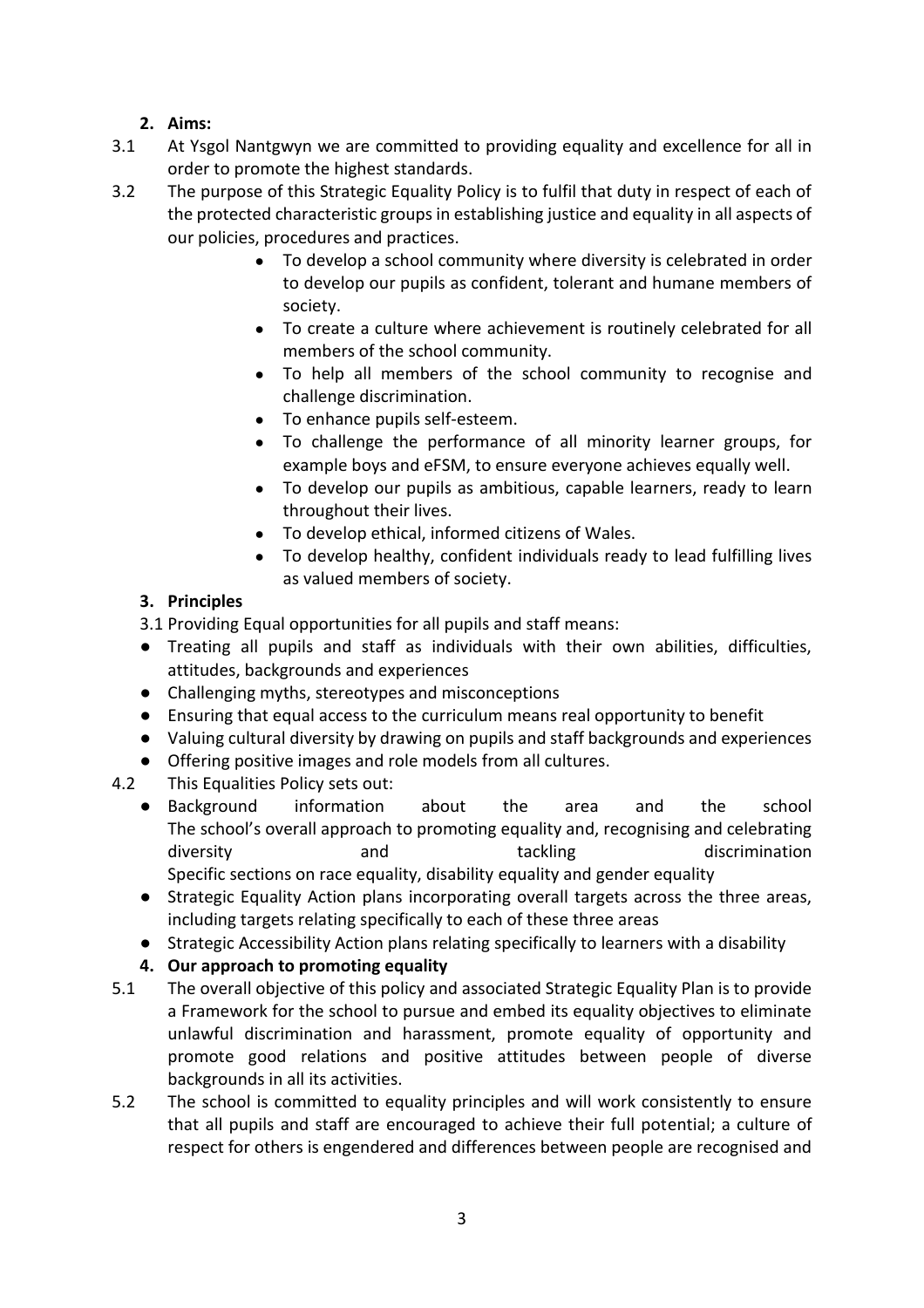celebrated. The school will endeavour to create a community where pupils are well prepared for life in a diverse pluralist society.

5.3 The school aims to ensure that no pupils, staff, parents or carers or any other person through their contact with the school receives less favourable treatment on any grounds which cannot be shown to be justified. This covers race, colour, nationality, ethnic or national origin, religion or belief, gender, marital status, responsibility for other children or dependents, disability, sexual orientation, gender reassignment, age, trade union or political activities, social class, where the person lives or spent convictions.

#### **6. Leadership, Management and Governance**

- 6.1 The Governing body is committed to meeting its duties and aims to follow the good practice set out in the codes of practice and framework guidance which support the legislation.
- 6.2 Whilst the Governing Body has overall responsibility to ensure that equality is promoted throughout the school and are embedded in its practices, it is the responsibility of all staff, including those helping on a voluntary basis, to promote equality.
- 6.3 The Governing Body recognises that all staff needs to be aware of, and understand, their responsibilities regarding equality legislation and guidance.
- 6.4 The Governing Body recognises that discrimination may occur on more than one ground at the same time and that equality of opportunity cannot be achieved by always treating people alike.
- 6.5 The Governing Body acknowledges that it has a key leadership role in promoting equality and recognises the need to work with school staff and partnership organisations, including the local authority.

#### **7. Policy, Planning, implementation and review.**

- 7.1 The Governing Body will endeavour to ensure that all relevant policies reflect the school's commitment to the principles of equality and that this commitment is reflected clearly in all its work.
- 7.2 All staff are encouraged to contribute to the formulation, development and review of policy documents. The school ensures the involvement of governors and, where appropriate, takes steps to enable the contribution of pupils and their parents/carers and other relevant parties.
- 7.3 All policies, functions and strategies are regularly monitored, reviewed and evaluated for their effectiveness in fulfilling the requirements of new legislation.
- 7.4 Outcomes of monitoring and assessment will be recorded by the Governing Body and other key partners. Members of the school community will be kept informed of all Equality initiatives being undertaken.

#### **8. Staffing: Recruitment and staff development**

- 8.1 The school adheres to recruitment and selection procedures which are fair, equal and are in line with local authority guidance and statutory duties. The school seeks to encourage people from under-represented groups to apply for positions at all levels in the school.
- 8.2 The school routinely monitors all recruitment activity and staff in post by the statutory equality indicators of gender, ethnic background and disability and fulfils its responsibility to provide data to the authority annually via PLASC.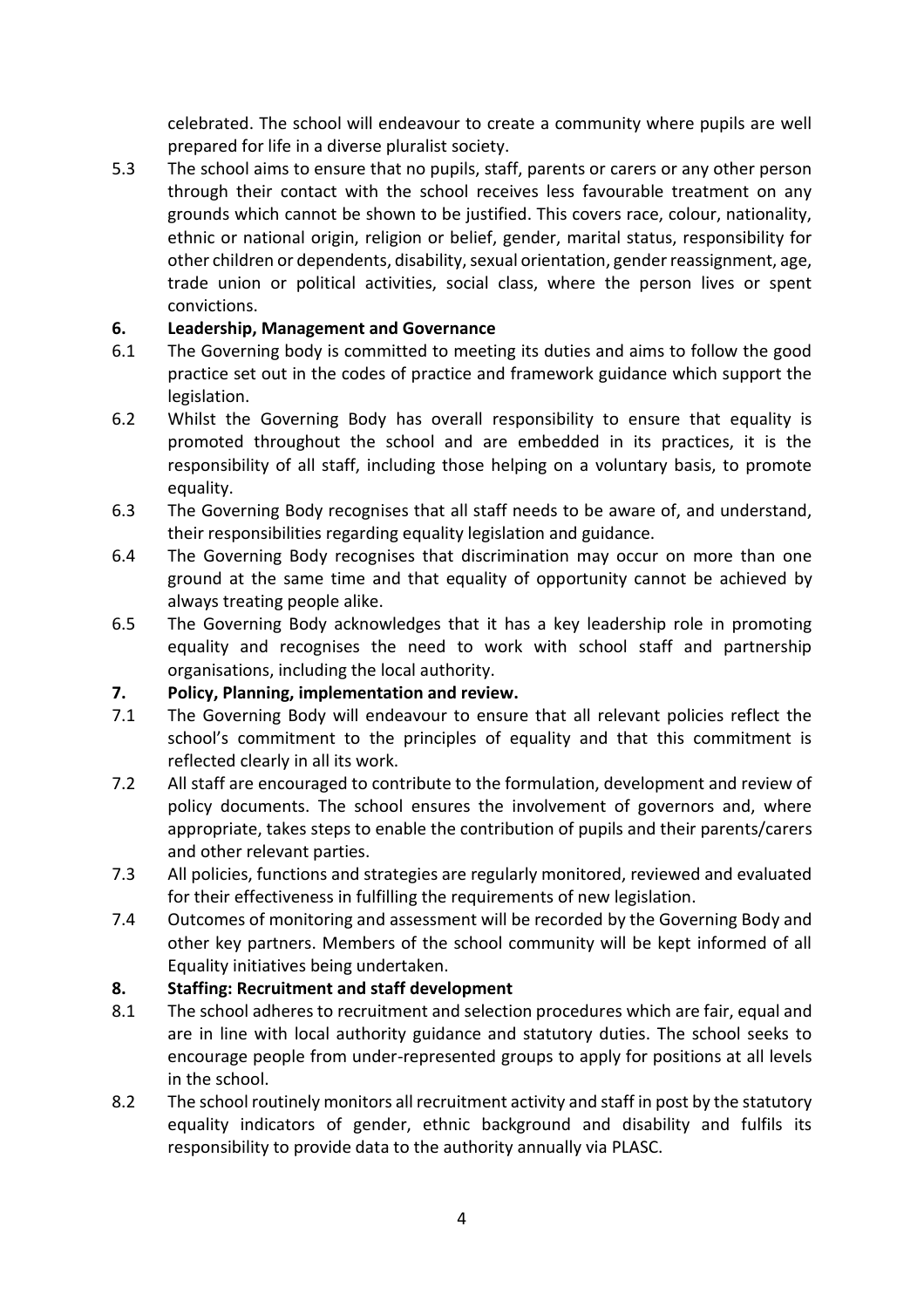- 8.3 Steps are taken to ensure that everyone associated with the school is informed of the contents of this Strategic Equality Plan. New staff are made familiar with it as part of their induction programme. Staff handbooks and regular professional development activities are available for all staff members to support their practice in relation to this plan. The school will ensure that staff and Governors are able to access the appropriate levels of support and training necessary to ensure that they are aware of contemporary equality practices and procedures.
- 8.4 Staff receive appropriate professional learning opportunities to enable them to deal effectively with bullying and discriminatory incidents. A rolling programme of staff development is in place to ensure the right staff have the right skills to deliver equality improvement
- 8.5 There are clear mechanisms in place where appropriate senior personnel are well engaged with staff and all stakeholders and act upon staff feedback and challenge, releasing resources where necessary and feasible to implement agreed changes effectively
- 8.6 There is regular appraisal of the capability of all staff members and senior personnel to deliver equality improvement

#### **9. Personal development and pastoral care**

- 9.1 The school and pupil support support system takes account of disability, gender, religious and ethnic differences and the experiences and particular needs of people living in a diverse society. This is supported through key aspects of the curriukum.
- 9.2 The school provides appropriate and effective support for EAL pupils and value is placed on their home languages.
- 9.3 Support is given to victims and perpetrators of harassment and unacceptable behaviour. External agencies are involved, where appropriate.
- 9.4 Monitoring data, including that relating to disability, ethnicity, gender, and social disadvantage (FSM) and ALN will be used to monitor the attainment, progress and well-being of pupils and, where appropriate, targets will be set to address any identified inconsistencies.
- 9.5 The school will endeavour to use monitoring data including that relating to disability, ethnicity, gender, and social disadvantage (FSM) and SEN to monitor admissions, attendance, exclusions and the use of sanctions and rewards. Analysed results will be used to inform planning and decision making.

#### **10. Teaching, learning and experiences**

- 10.1 All pupils have access to the curriculum in accordance with WG guidelines. All classroom staff ensures that the classroom is an inclusive environment in which pupils feel safe, included and that their contributions are valued.
- 10.2 Teaching embraces various approaches to the curriculum, ensures effective practice, includes collaborative learning and AFL practices so that pupils appreciate the value of working together. All pupils are encouraged to question, discuss and collaborate in problem-solving tasks and extend and apply in-depth problems solving skills, independence and resilience in all aspects of their school life.
- 10.3 Pupil grouping in the classroom is planned and varied. Allocations to teaching groups are kept under review and may, where appropriate, be analysed by equality indicators.
- 10.4 All classroom staff encourages pupils to become independent and to take appropriate responsibility for their own learning.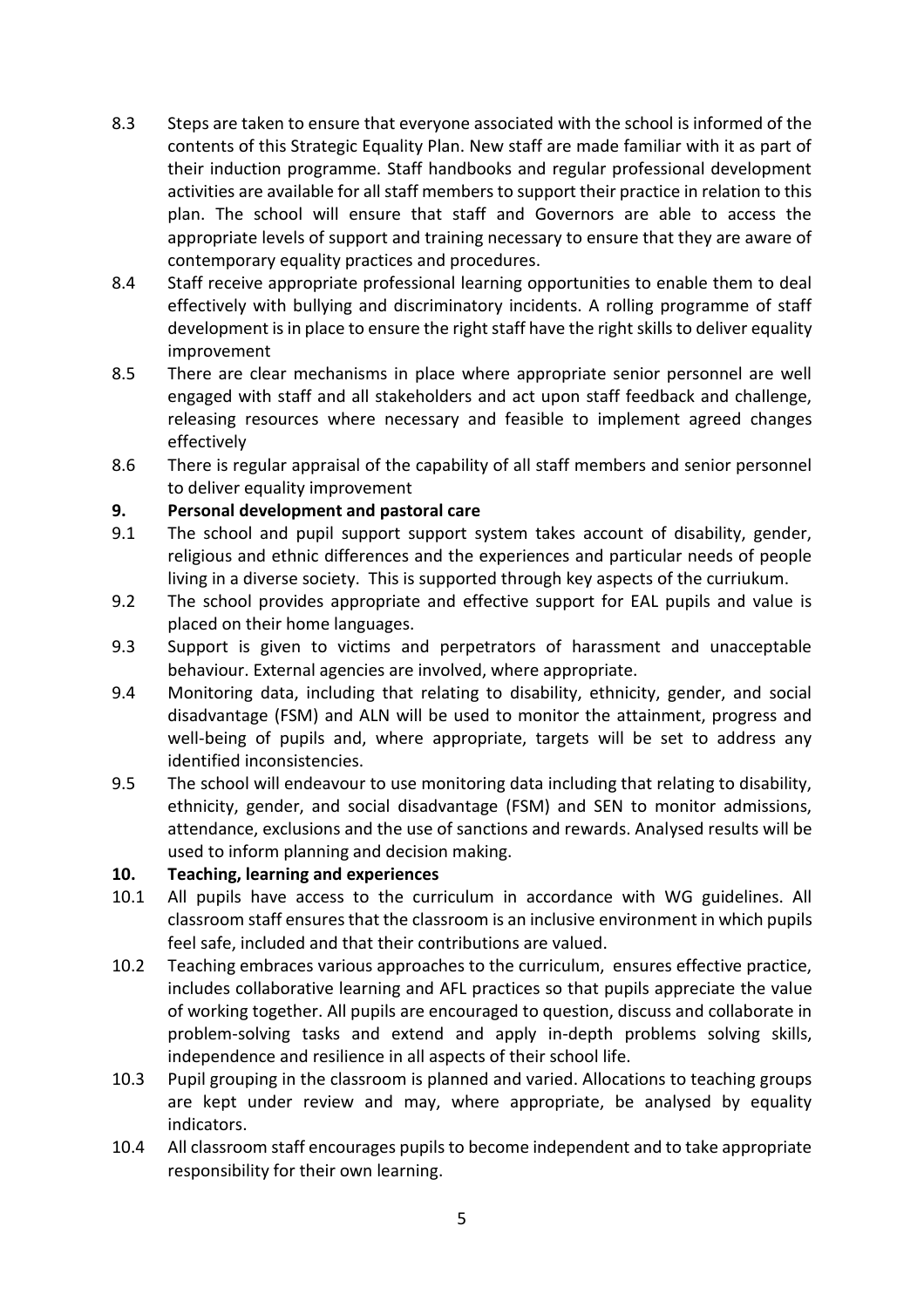- 10.5 All staff challenge stereotypes and foster pupils' critical awareness and concepts of fairness, enabling them to detect bias and challenge inequalities.
- 10.6 Resources and displays reflect the experience and backgrounds of a range of people living in the United Kingdom. They celebrate diversity and challenge stereotypes in all curriculum areas. They are reviewed regularly to ensure that they reflect the inclusive ethos of the school.

#### **11. School curriculum**

- 11.1 Curriculum planning takes account of the needs of all pupils and considers them in relation to the various equality strands. The school monitors and evaluates its effectiveness in providing an appropriate curriculum experience for pupils of all backgrounds.
- 11.2 The curriculum builds on pupils' starting points and is differentiated appropriately to ensure the inclusion of boys and girls; pupils who are disabled; pupils learning English as an additional language; pupils from minority groups; pupils who are more able and talented; pupils with special educational needs; pupils who are looked after by the local authority and pupils who are at risk of disaffection and exclusion.
- 11.3 Each area of the curriculum is planned to incorporate the principles of equality and to promote positive attitudes to diversity. All subjects contribute to the spiritual, moral, social and cultural development of all pupils.
- 11.4 The content of the curriculum reflects and values diversity. It encourages pupils to explore bias and challenge prejudice and stereotypes.
- 11.5 Extra-curricular activities and special events e.g. school concerts and community events cater for the interests and capabilities of all pupils. The school gives due regard to parental preferences and concerns.
- 11.6 Teaching and curriculum development are monitored to ensure high expectations of all pupils from all groups.

#### **12. Admissions, attendance, behaviour, discipline and exclusion**

- 12.1 In line with WG guidance, the Local Authority has responsibility for admissions and for ensuring that the process is monitored by a range of equality indicators to ensure that it is administered fairly and equitably to all pupils
- 12.2 Comprehensive information regarding pupils' ethnicity, home language, religion, physical needs, diet, known allergies etc is included in all admission forms
- 12.3 The school's procedures for disciplining pupils and managing behaviour are fair and applied equally to all. However it is recognised that social/cultural background and other personal factors may affect behaviour. The school takes this into account when dealing with incidents of unacceptable behaviour. All staff operate consistent systems of rewards and sanctions as agreed within the whole school behaviour policy statement.
- 12.4 Exclusions and attendance are robustly monitored and effective action is taken in order to reduce gaps between different groups of pupils. Absence is always followed up by appropriate personnel in compliance with agreed procedures stipulates within the whole school attendance statement. Those involved in this work are aware of and sensitive to community issues.
- 12.5 Pupils, staff and parents are aware of procedures for dealing with harassment. They know that any language or behaviour which is racist, sexist, homophobic or potentially damaging to any group is always unacceptable. The appropriate policies (Antibullying, Behaviour and Discipline, Anti-Homophobic Bullying, Inclusion, Disability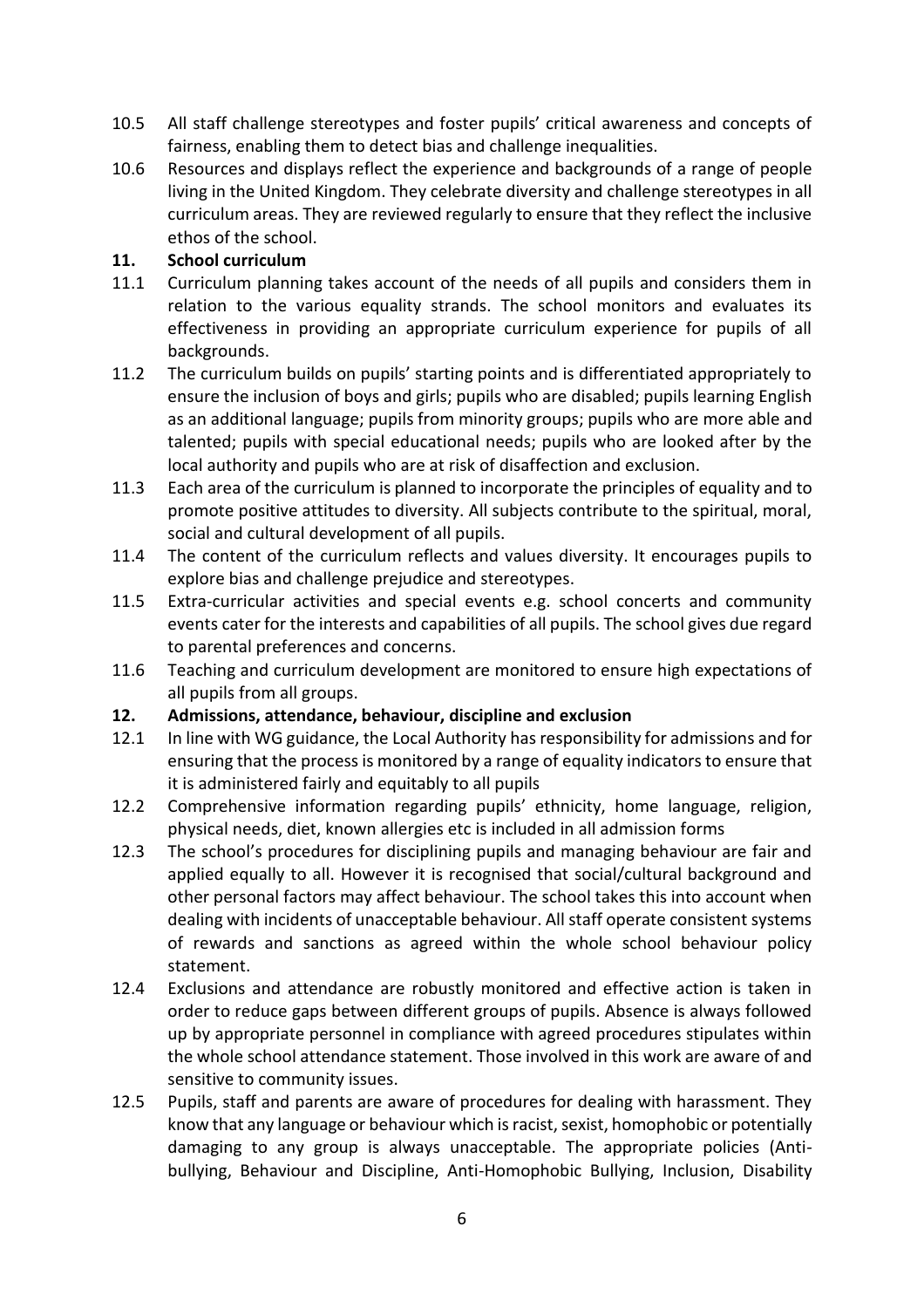discrimination, Gender and Anti-Sexist, Race Equality) are all linked to this Strategic Equality Plan.

12.6 Appropriate provision is made for leave of absence for religious observance for pupils and staff.

#### **13. Attainment, progress and assessment.**

- 13.1 Staff have high expectations of all pupils and they continually challenge them to reach higher standards. The school recognises and values all forms of achievement.
- 13.2 The monitoring and analysis of pupil performance by disability, special educational needs, gender, ethnicity and other social/cultural indicators enables the identification of groups of pupils where there are patterns of underachievement. The school ensures that action is taken to counteract this
- 13.3 Staff use a range of methods and strategies to assess pupil progress. The school ensures that all formative and summative assessment is free of gender, racial, cultural and social bias.
- 13.4 Self-evaluation and peer assessment provides all pupils with opportunities to take responsibility for their own learning through regular reflection and feedback on their progress, giving all pupils full opportunities to demonstrate what they know and can do and, therefore, to benefit from the process.
- 14. Partnerships with parents and the community
- 14.1 The school endeavours to provide information materials for parents in Accessible, user-friendly language and formats. Where appropriate, the school will endeavour to provide information in community Languages and alternative formats upon request.
- 14.2 Progress reports to parents are provided in a range of formats in order to ensure that all parents/carers have the opportunity to participate in the dialogue.
- 14.3 All parents are encouraged to participate at all levels in the full life of the school. Information and meetings for parents are made accessible for all. Parental involvement is monitored to ensure the participation of parents from all learner groups. Actions are included in the strategic equality plan to address any inconsistencies. Where appropriate, the school will take steps to encourage the involvement and participation of under-represented groups of parents and sections of the community.
- 14.5 The school works in close partnership with parents and the community to address specific incidents and to develop positive attitudes to diversity. Informal events are designed to include the whole community and, at times may target minority or marginalised groups.
- 14.6 The school's premises and facilities are available for use by all groups within the community. The school endeavours to address accessibility difficulties

#### **15. Impact Assessments**

- 15.1 Impact assessments refer to the review of all current and proposed policies and practices in order that we are able to formally assess their impact on different groups of people. This is achieved through systematic impact assessments via increasing the participation of stakeholders
- 15.2 As far as is reasonable, we apply the highest requirement of the law across all equality strands This stance is taken in order to aim for the highest level of equality for all groups while taking into account the need to apply the test of what is relevant and proportionate.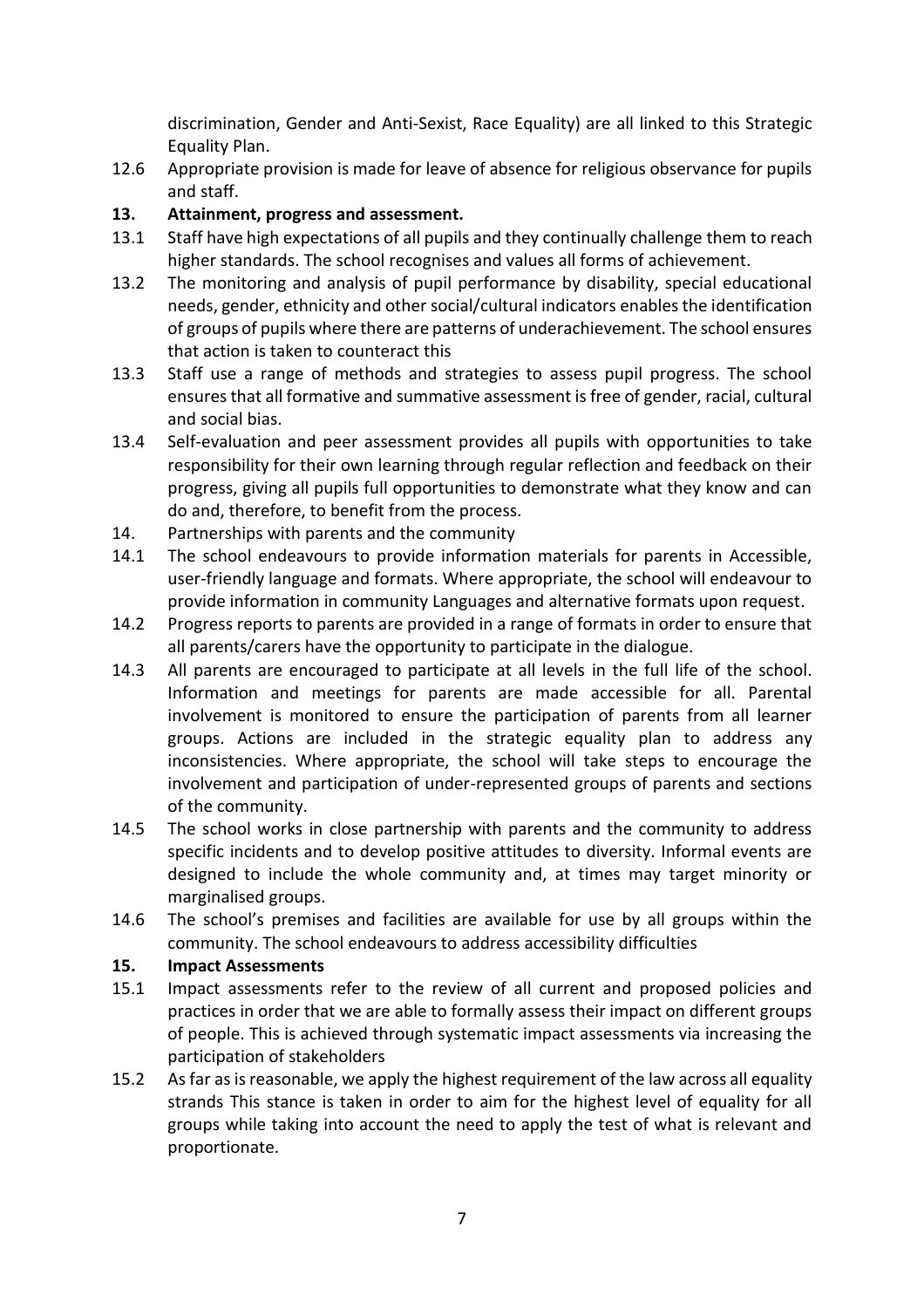- 15.3 We strive to ensure that our actions are proportionate to the relevance of equality issues in relation to our policies, procedures and practices. In so doing we are able to prioritise those actions that enable us to address the most significant objectives across all equality strands in order to deliver the best equality outcomes. This enables us to focus on the policies, practices and procedures that have the greatest effect on different stakeholders.
- 15.4 Our Impact assessments will be an on-going process to ensure our policies procedures and practices develop and evolve and will be incorporated into the Governing Body's review and revision of every policy. Every new policy or procedure will be drawn up with regard to our duty to promote equality.

#### **16. Information gathering**

- 16.1 The collection of information is crucial in supporting us in the identification of actions to be taken to improve equality and address discrimination and harassment within the school community. It is a statutory requirement that the development of the Strategic Equality Plan and the specific objectives within it have been informed by the in-put of all stakeholders.
- 16.2 To this end, in addition to the collation, monitoring and analysis procedures outlined above, information has been gathered via the following consultation processes:
	- Feedback from staff surveys and / or in-put through staff meetings and INSET
	- Analysis of annual parent/carer questionnaires, consultation evening questionnaires, open afternoons.
	- Feedback and consultation from Annual Governing Body reporting to parent meetings
	- Feedback from School Council meetings, whole school pupil surveys and listening to learner /pupil voice surveys on children's attitudes to themselves and the school.
	- Issues raised during reviews of Individual Educational Plans, Annual Reviews and mentoring/support meetings

## **17. Measuring progress**

- 17.1 The Strategic Equality Plan which accompanies this policy will set out short, medium and long term objectives to be achieved.
- **18. Progress will be reviewed through the school self-evaluation cycle.**
- 18.1 This Strategic Equality Plan will be reviewed and revised on a three yearly cycle. Progress within the objectives agreed within the equality action plans will be reviewed and revised annually.
- 18.2 This process will continue to involve the full participation of all Stakeholders and be evidenced based, using information that the school has gathered and analysed and such evidence will be used to conduct accurate impact assessments and inform future objectives

## 19. **Publishing the Strategic Equality Plan and objectives**

- 19.1 Awareness of the Strategic Equality Plan and progress towards identified objectives will be raised via:
	- Staff meetings, assemblies, governing body meetings, parent consultations, school newsletters, annual governing body reports to parents
	- Incorporation into the School Development Plan
	- Incorporation into the School Self-Evaluation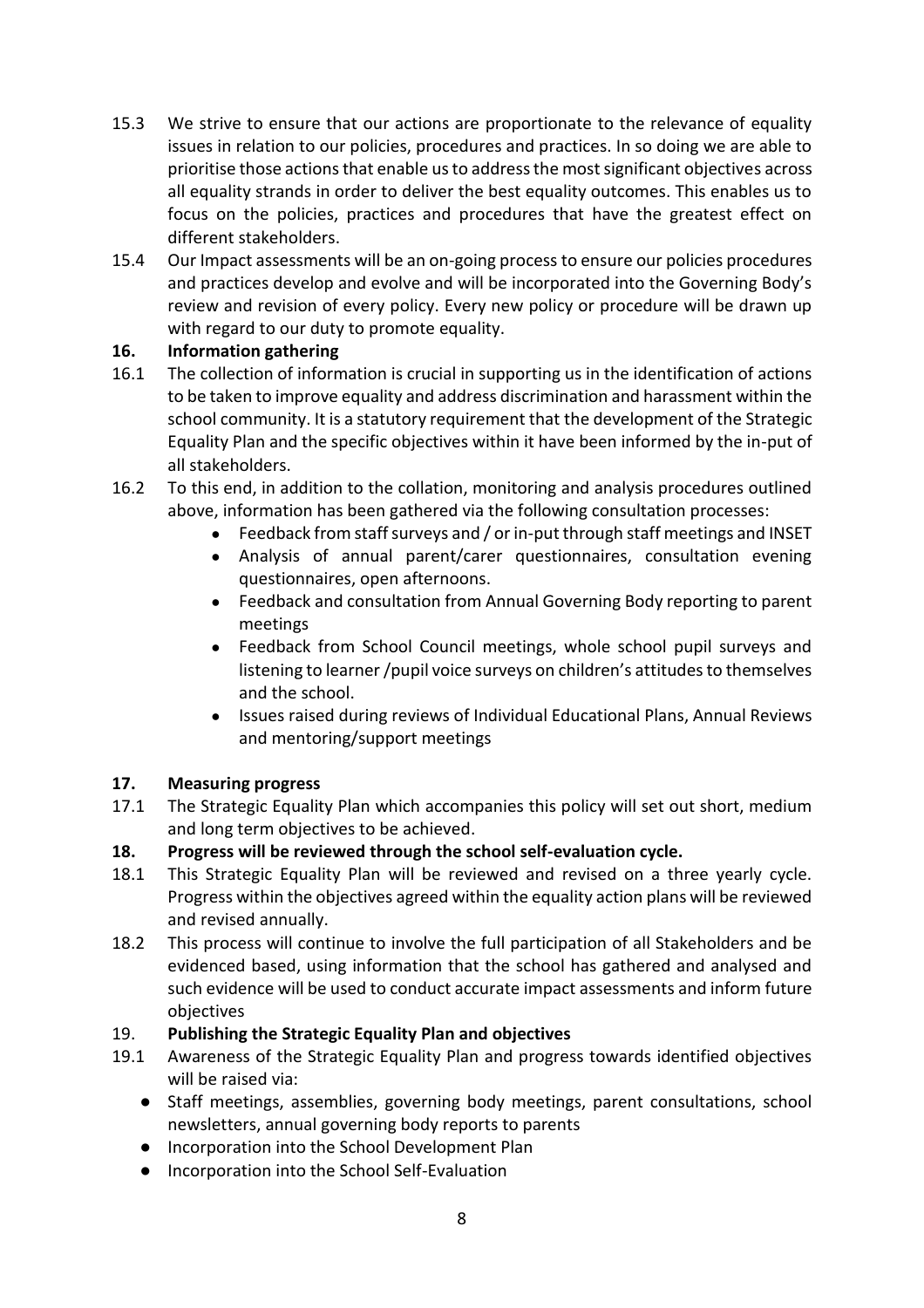- Publishing the documentation on our school website
- Evaluating the effectiveness of the Strategic Equality Plan with the Local Authority Challenge Adviser and with Estyn when the school is inspected
- Ensuring hard copies are available by request
- Ensuring copies are made available upon request in appropriate formats and languages

#### **20. Local Authority**

- 20.1 The school will work closely with Rhondda Cynon Taff where our responsibilities have shared elements. Issues that may require particular attention are:
	- Employment, where the respective responsibilities of the school and Local Authority will vary according to the status of the school, the delegation of responsibilities locally and the extent to which schools buy back services from the Authority.
	- Procurement, which is regulated by the Local Authority. Local Authority regulations will be amended to reflect the requirements of Equality legislation
	- The provision of extended services